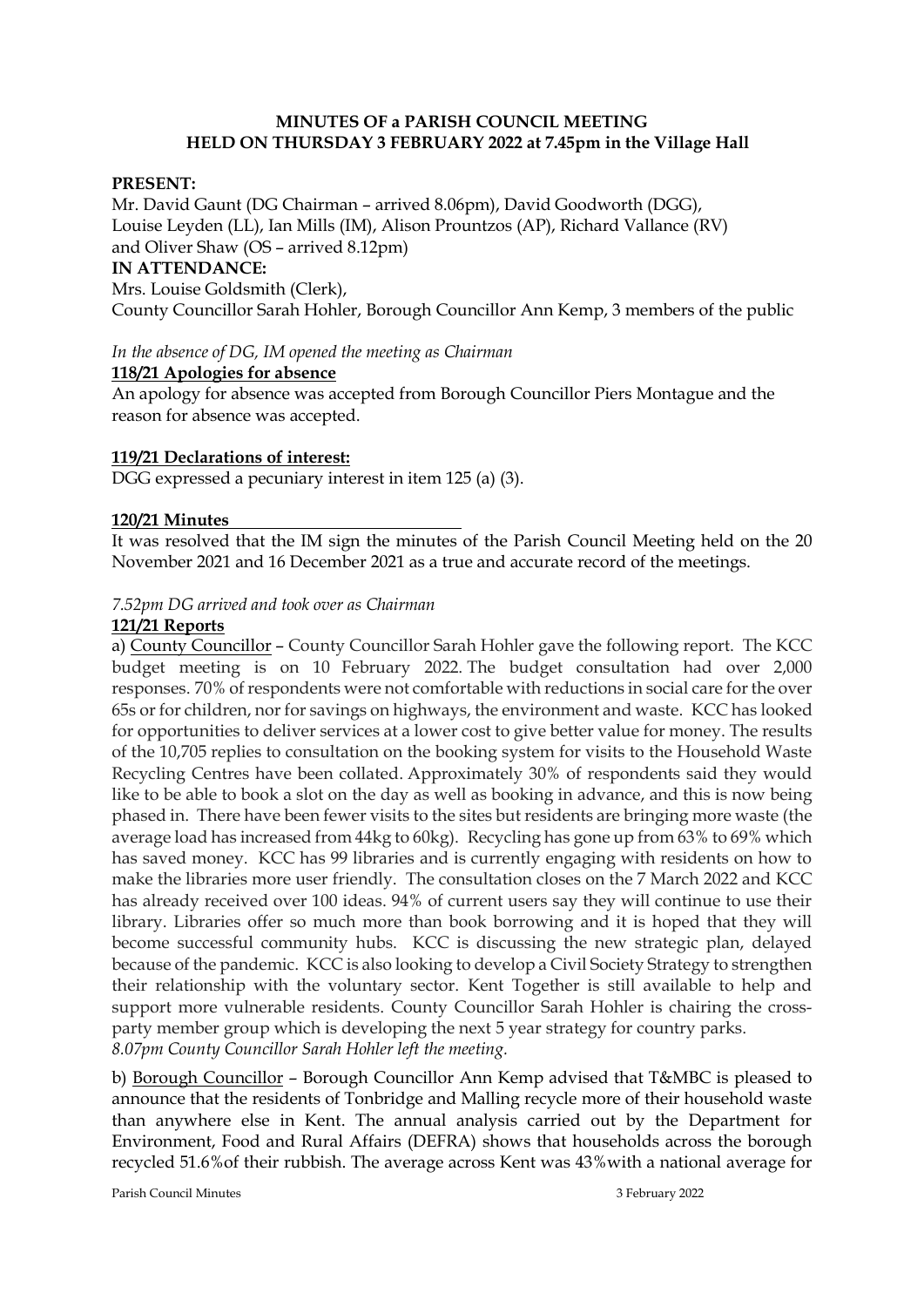England of 42%. Borough Councillor Ann Kemp advised that the call for sites event, for the draft Local Plan, opened on the 13 December 2021 and closes on the 7 February 2022. It was noted that there has been a number of staff changes in the Planning Department at T&MBC. *8.14pm Borough Councillor Ann Kemp left the meeting* 

c) Kent Police – PCSO James Robinson sent a report and advised that there has been no crime in Trottiscliffe in January 2022. The Clerk advised that PCSO James Robinson regularly posts updates on the new Kent Police initiative Community Voice. My Community Voice is a messaging service that helps Kent and Medway residents, businesses, and community groups to keep in touch with their local policing teams. The service sends updates about your local area directly from the police officers themselves. The Clerk has placed details about the service on the website.

d) KALC Area Committee – There has been no meeting. The next meeting is on the 24 February 2022.

e) JPCTCG – There has been no meeting.

f) Parish Partnership Panel – Unfortunately, nobody could attend the virtual meeting held on the 27 January 2022. However, the Clerk advised that Thomas Shelly from Aylesford has been appointed as Vice-Chairman of the Parish Partnership Panel. Details were given about upcoming meetings with the focus of the May meeting being the refuse collection service and the meeting planned in September will focus on upcoming events and climate change. The proposed lorry park at Wrotham was a further point of discussion and Parish Councils were encouraged to respond to any consultation.

g) Trosley Liaison Group – There has been no meeting. It was agreed to push for a meeting with the wardens given concerns about the lack of engagement with the public. It was agreed that the daily car park charge could be putting off the public wishing to use the parks for a shorter time period.

h) Village Hall Committee – IM reported that the village hall building is being completely redecorated during half term. Despite the pandemic the village hall has broken even in the last year. An increase in the rent charged to the Montessori school has been agreed.

i) Courts Committee Meeting - The Clerk reported that the works to the drainage system in the car park have now been completed and seem to have solved the ongoing issue. The Tennis Club Committee met on the 13 January 2022 and agreed to proceed with investigating a sublease arrangement with the Parish Council. A virtual Courts Committee Meeting has been arranged for the 14 February 2022 to progress this initiative. Mrs. Fran Bennett has taken on the role of Community Liaison and it hoped this role will improve relationships between the tennis club and the local community. It was agreed that Fran Bennett should be invited to future Courts Committee Meetings. A Macmillan coffee morning held at the Tennis Club raised £367.00 for cancer research.

## **122/21 Matters arising**

- a) Monthly Check of the Defibrillator The Clerk has carried out the monthly check and has shown the new Clerk how to carry out the checks.
- *b)* Queen's Platinum Jubilee IM advised that plans are being progressed to mark this momentous occasion. LL asked if the Parish Council could consider purchasing a flag and pole for the village green. It was agreed that this should be discussed at the next meeting as a formal proposal. A village street party is planned for Sunday 5 June 2022 and an application to close Taylors Lane will be made to KCC. The Clerk has circulated the recently received procedure for applying for a road closure. The Beacon will be lit on Thursday 2 June and a local resident is organising the materials needed. The Clerk mentioned the recipe for the Jubilee Beacon Pie which it is suggested is served at the Beacon event. AP offered to contact Ferns to see if they would be willing to provide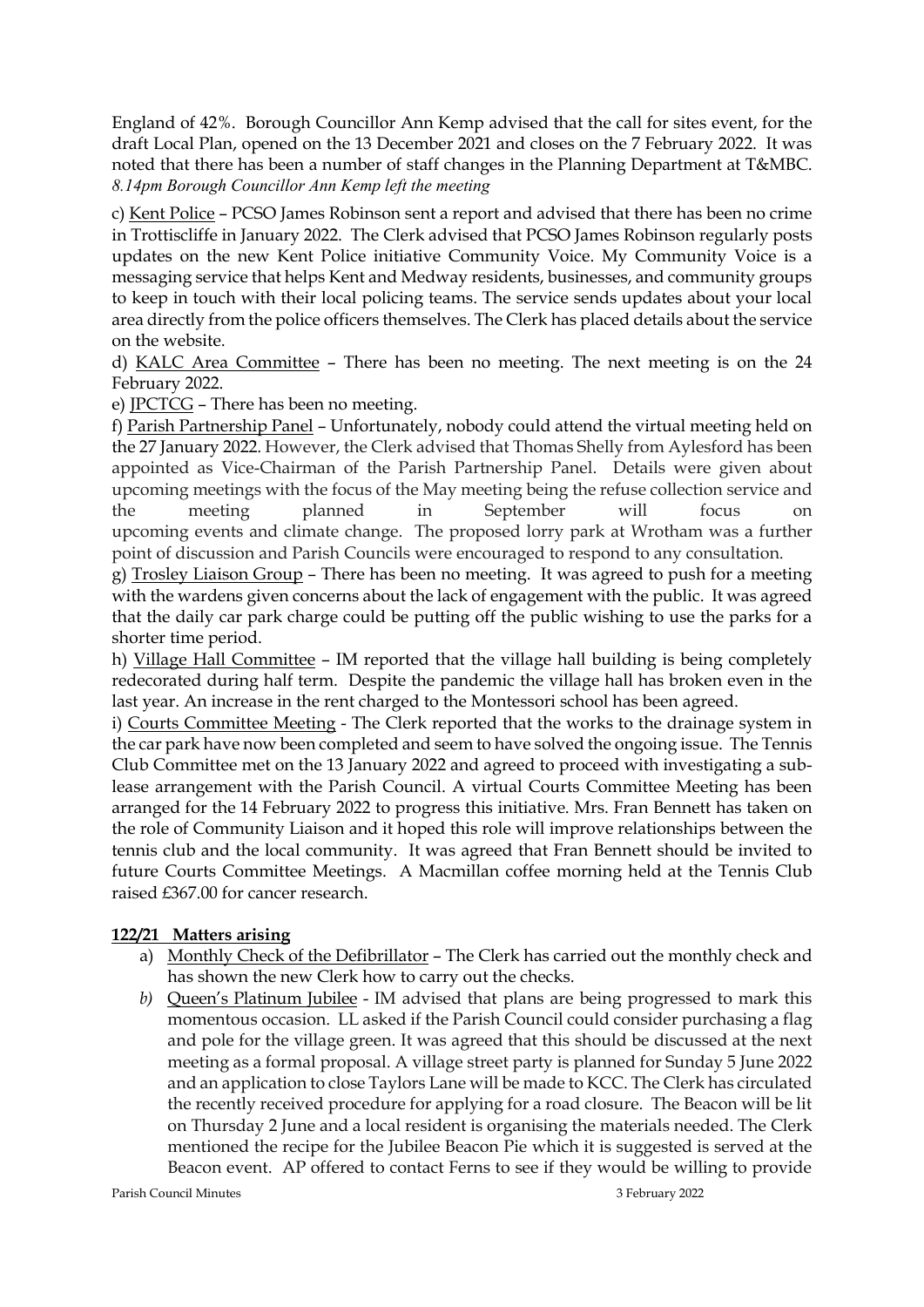some champagne which they have done before. An evening event is planned for Saturday 4 June, it is hoped to hold this outside on the recreation ground. A 'friendly' cricket match is planned against a team from Addington on Friday 3 June and cream teas will be served after the game. The Clerk will take delivery of the 420 free saplings from the Woodland Trust, expected 28 February to 18 March 2022, and will arrange to bring these to the village hall. Residents will be encouraged to take part in The Queen's Canopy initiative by collecting a sapling to plant at home and it was agreed that any spare saplings could be used to plug gaps in hedges around the village.

- c) T&MBC Waste Collection Service The current interim garden waste collections continue and due to lower volumes of waste than the previous interim collection slightly faster progress is being made. Garden waste collections and the bulky waste service are not expected to restart for some time as Urbaser is struggling to find and retain HGV drivers.
- d) Appointment of new Clerk & Responsible Finance Officer Members noted that following a recruitment process Mr Charles Amis has been offered and accepted the position of Parish Clerk and Responsible Finance Officer from the 7 February 2022. A contract has been issued and signed by Mr Amis and DG.
- e) Induction of new Clerk and handover arrangements The Clerk has arranged an inducton morning with Mr Amis. Files, the laptop and keys will be given to Mr Amis along with handover notes and any passwords. The Clerk will be on hand until the 28 February 2022 to assist with any issues.

#### **123/21 Finance & Policies**

a) Statement of payments to be made and income receive  **Balances as at 3 February 2022** National Savings Account £10,000.00 Unity Trust Account: £14,745.32

 **Receipts:** National Savings Account: Interest - £0.44 Allotment rental income: £140.00

#### **Payments to be made electronically from the Unity Trust Account**

Supplier Description Amount

| $\mathbf{u}$ $\mathbf{v}$ $\mathbf{v}$ $\mathbf{v}$ | D COCAP GOAL                     |           |
|-----------------------------------------------------|----------------------------------|-----------|
| Mrs L S Goldsmith                                   | (Salary 8 weeks)                 |           |
|                                                     | $(06/01/22 - 28/02/22)$          | £524.40   |
| <b>HMRC</b>                                         | (Clerk's Tax - Jan & Feb)        | £131.20   |
| Mrs L S Goldsmith                                   | (Clerks Expenses x 2 months plus |           |
|                                                     | reimbursement of expenses)       | £ 231.77  |
| Trottiscliffe Village Hall                          | (Hall hire)                      | £ $70.00$ |
| <b>Gel Creative</b>                                 | (Website Maintenance Oct - Dec)  | £150.00   |
| Trottiscliffe Tennis Club                           | (Contribution to drainage work)  | £500.00   |
| <b>Gel Creative</b>                                 | (Website Maintenance - Jan)      | £75.00    |
| Google                                              | (Email addresses – DD)           | £ 66.24   |
| <b>Four Seasons</b>                                 | (Hedge trimming)                 | £837.13   |
| Doug Wanstall                                       | (Christmas Tree)                 | $£$ 90.00 |
| Total:                                              |                                  | £2,675.7  |
|                                                     |                                  |           |

b) Payments for authorisation: It was **resolved** that the above payments be authorised to be paid electronically by IM and DG.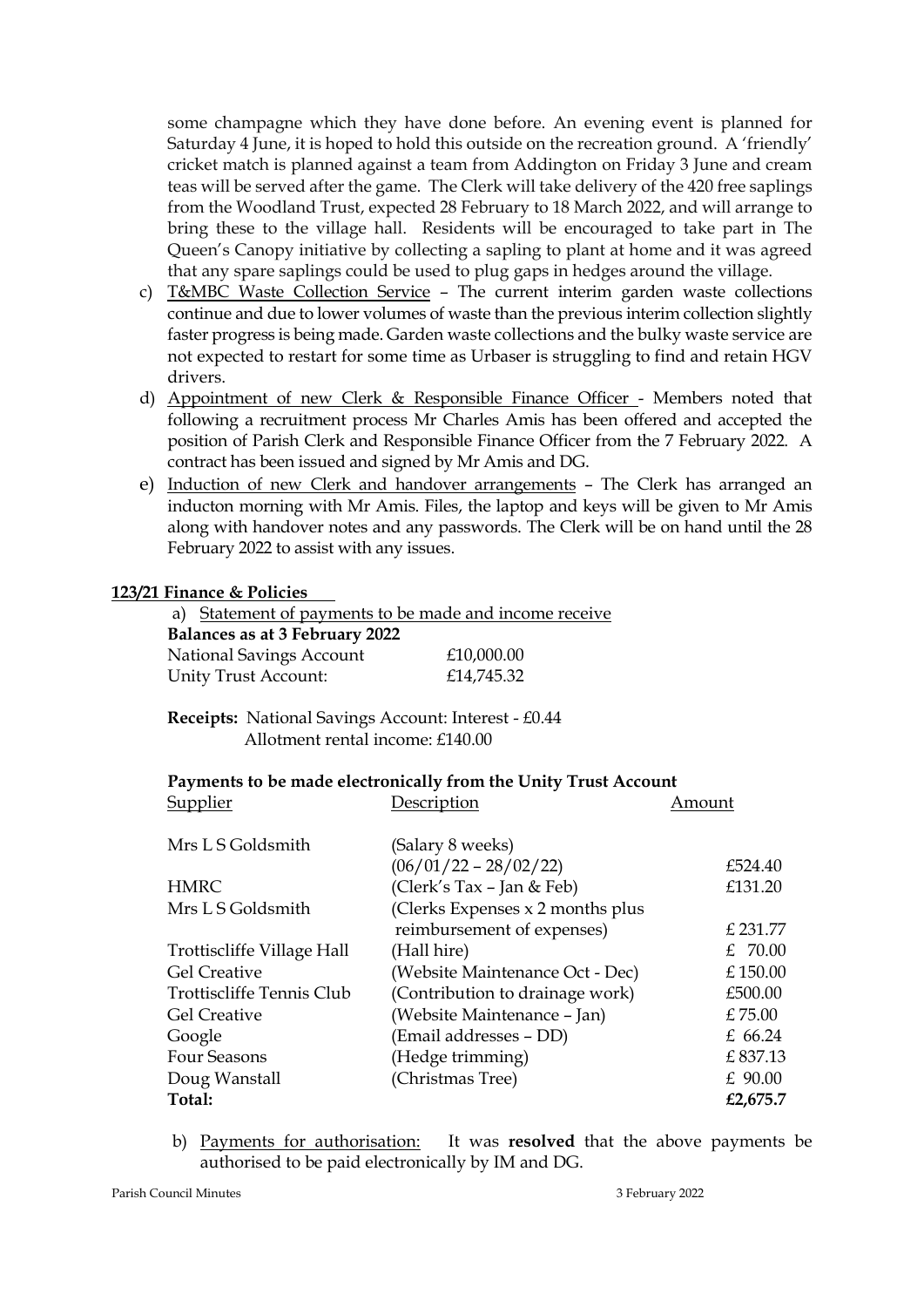- c) Review of the Risk Register: It was agreed that the Clerk would discuss the Risk Register with Mr. Amis and bring to the next meeting for approval.
- d) Review of signatories on Unity Trust Account: It was noted that the Clerk will arrange to remove herself as an authorised user of the Unity Trust Account and add Mr. Amis. It was agreed to keep DG, IM and OS as signatories on the account and to not add any more.

# **124/21 Members of the public**:

A member of the public asked if draft minutes could be included on the website. Concern was expressed about the amount of litter on roads in the village and it was suggested that the Parish Council organises a litter picking group and considers preventative signage around the village. A member of the public asked if the Parish Council could consider organising some additional planting around the village to celebrate the Platinum Jubilee and to tidy up the verges. It was reported that there is graffiti on the motorway bridge on Ford Lane.

# **125/21 Planning**

a) Applications

1] TM/21/03344/FL – Hillside, Pilgrims Way, Trottiscliffe

Replacement of existing lean/to with single storey extension, upgrade appearance of existing single storey rear extension including replacement flat roof, changes to ground floor windows/doors at rear of dwelling and introducing two lantern rooflights above open plan kitchen/dining area. *Resolved: No objection.*

2] TM/21/03160/LDE – Stables Lodge, Coldrum Lane, Trottiscliffe

Lawful Development Certificate Existing: Detached dwelling house built with first floor accommodation and taller ridge height than design approved under planning permission TM/00/00337/FL.

*Resolved: We feel we have no choice other than not to object but we are not happy that the ridge is taller than that permitted given this is an Area of Outstanding Natural Beauty. 9.14pm DGG declared a pecuniary interest and left the room*

3] TM/21/03129/FL – The Nursery, Taylors Lane, Trottiscliffe

Enhancement of an existing driveway. Gates too near the road. Tree removal. *Resolved: Object. According to the previously submitted plans TM/18/00357/OA, which were approved after appeal, there was only a single access into the property as per drawing 1129/6A. This application, which we are disappointed to see is retrospective, involved the removal of a substantial tree which is not even mentioned on the plans. The new "access enhancement" opens onto Taylors Lane obtusely meaning sight lines to the south are very poor. This section of road is already subject to scouring and the drainage that has been installed does not seem to go anywhere which will only further exacerbate the historic problem.* 

*9.20pm DGG returned to the meeting*

Applications received after distribution of the agenda: None to consider.

- b) Approvals: None to consider.
- c) Refusals: None to consider.
- d) Withdrawn applications:

1] TM/21/03092/FL – Bramble Park, Church Lane, Trottiscliffe Proposed swimming pool.

e) Planning Appeals: None to consider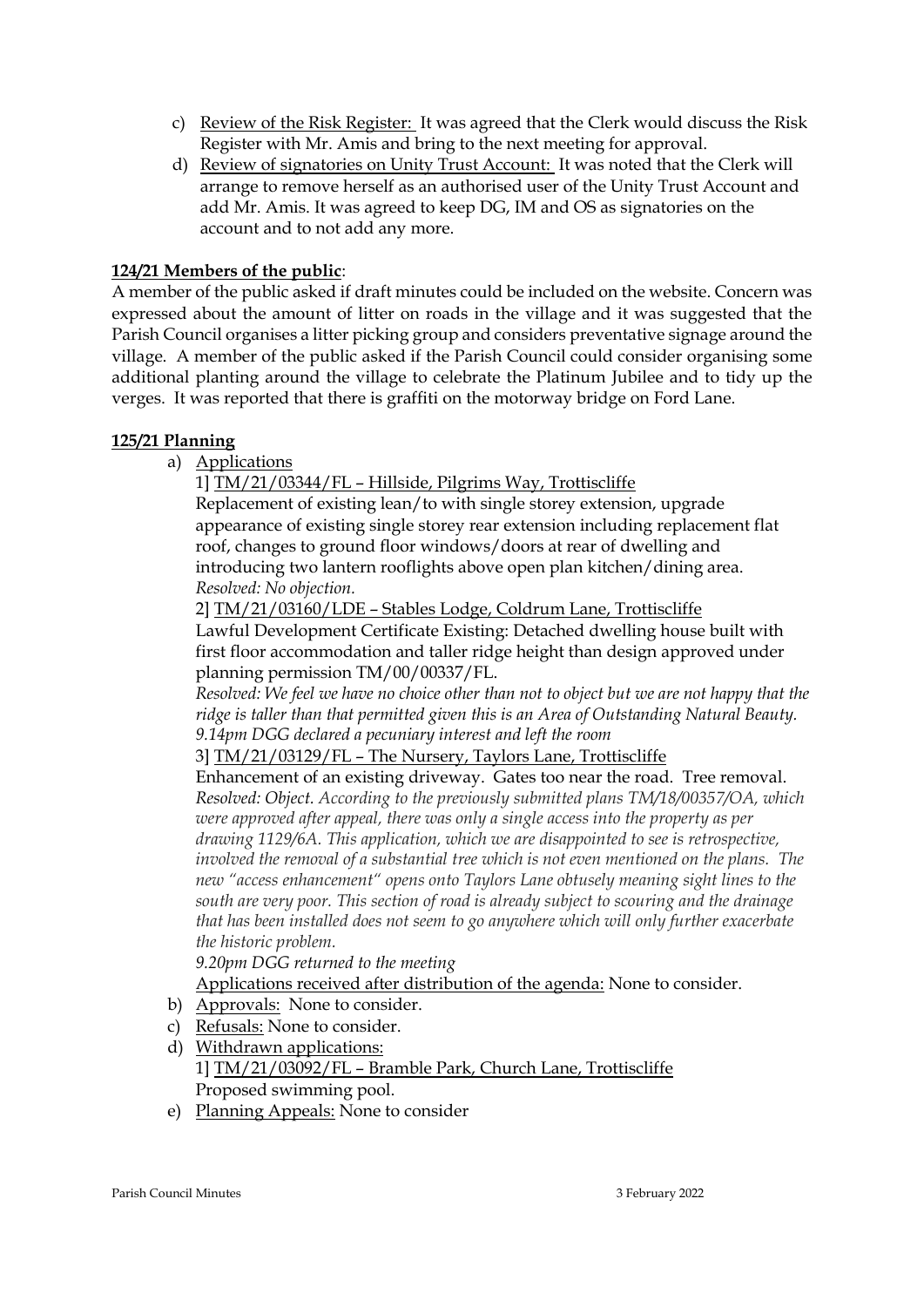# f) Other Planning Issues

1] Land behind 1 Green Lane, application Community Asset – T&MBC has now assessed the nomination, taking into account relevant provisions of the Localism Act 2011 and the Assets of Community Value (England) Regulations 2012 and has confirmed that the proposed nomination is agreed. The site will now be added to the Borough's List which is accessible via the Borough Council's website. T&MBC will be informing the landowner of this nomination and they may request for a review of this decision within eight weeks of the date of the notification.

2] 21/00281/WORKH – Darrens Meadow Farm, Green Lane – alleged unauthorised work to form a new building. There has been no update from Enforcement. The Clerk was asked to request an urgent update and to also report that the building has also possibly been built in a different position to that approved.

# **126/21 Highways, Footways and Footpaths**

1] Reported Faults

a) 11205494 – The Clerk has reported that all the drains and gullies are blocked on Taylors Lane.

b) 606795 – Pilgrims Way. The Clerk has reported that the uneven surface, potholes and breaking up of the road. KCC has assessed the risk and reported that no action is required.

c) 606791 – Church Lane. The Clerk has reported that the white road markings need refreshing on all the speed humps. KCC has attended and arranging works.

d) 606790 – School Lane. The Clerk has reported that the white road markings need refreshing on all the speed humps. KCC has attended and arranging works.

e) 606788 – Taylors Lane. The Clerk has reported that the white road markings need refreshing on all the speed humps. KCC has attended and arranging works.

f) 615546 – Church Lane. The Clerk has reported that trees are overhanging the carriageway. g) 615548 – Ford Lane. The Clerk has requested for part of the road to be resurfaced. KCC has assessed the risk and reported that no action is required.

2) New faults to be reported

a) Road up to Coldrum Stones – yellow lines and hatching need to be repainted

b) Footsteps and decking area are really slippy

c) Footpath MR185 – impassable

d) Footpath MR145 – impassable

3] Highways Improvement Plan – Members were disappointed to see that one of the gates has been installed without any reference to the Parish Council. The Clerk has contacted Claire Venner, Schemes Project Manager, who has advised that KCC managed to reuse one of the gateways from a site where it was unwanted and the contractor wanted to do the reinstatement on the same day so there was no time to consult the Parish Council. The Clerk was asked to advise Claire Venner that the gate needs to be moved nearer to the speed humps as agreed on the walkabout. The Clerk was also asked to request that Four Seasons tidy up the area between the lamppost and the speed humps. KCC had advised that the signing for the gate is being fabricated and will be installed in due course. Claire Venner is also considering options for replacing the bollards on the village green which are regularly knocked over and will present these to the Clerk in the New Year. Once a decision has been made about this the Clerk will approach Ferns to see if they would be willing to supply some planters for the centre of the green.